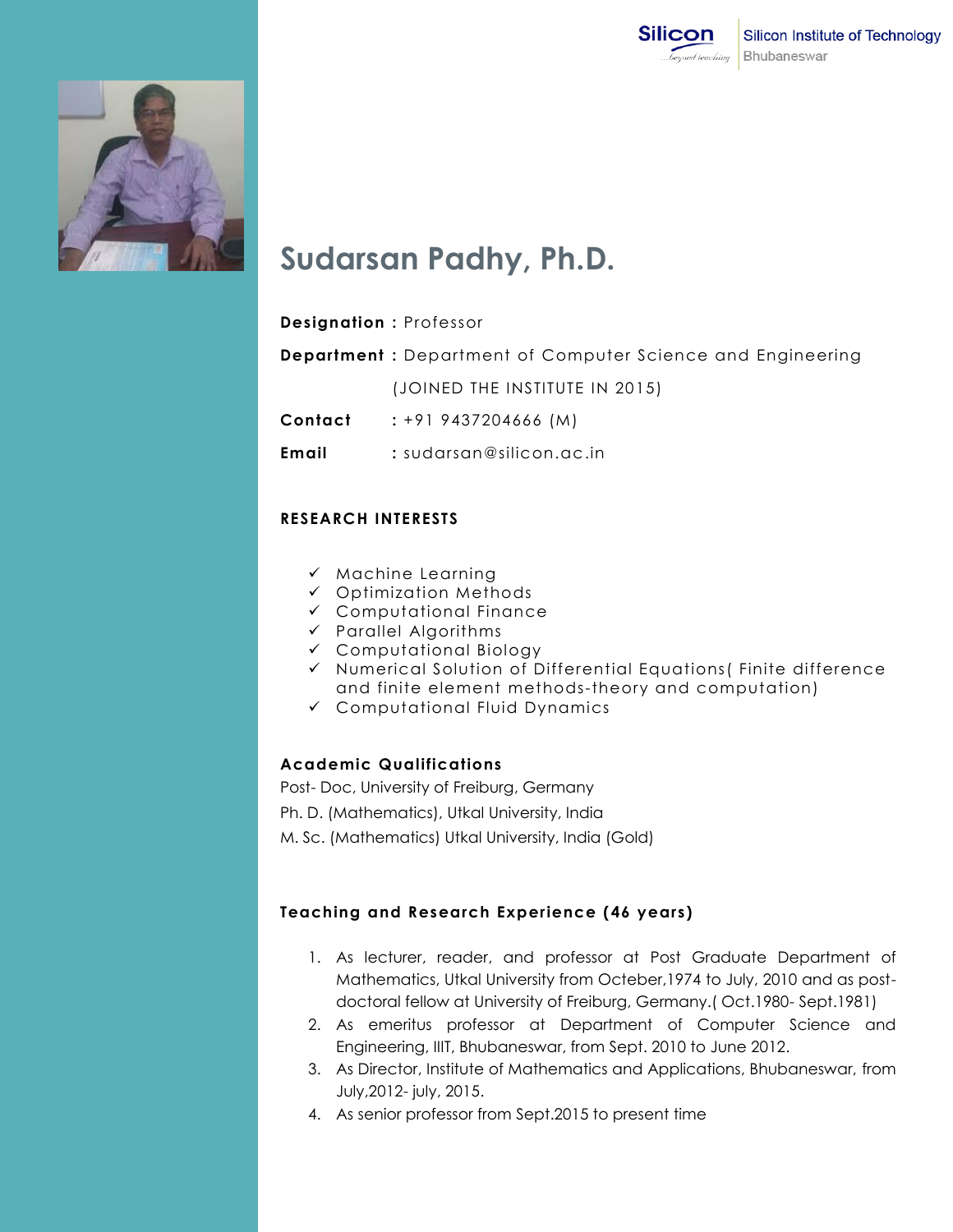## A. **SELECTED JOURNAL PUBLICATIONS (2016 ONWARDS)**

- [1]. Shom Prasad Das, and Sudarsan Padhy, A new hybrid parametric and machine learning model with homogeneity hint for European-style index option pricing, Neural Computing and Applications, Springer, pp. 1-17, April, 2016
- [2]. Shom Prasad Das, and Sudarsan Padhy, Unsupervised extreme learning machine and support vector regression hybrid model for predicting energy commodity futures index, Memetic Computing, Springer, pp. 1-1, May, 2016
- [3]. Shom Prasad Das, N S Achary,and Sudarsan Padhy, Novel hybrid SVM-TLBO forecasting model incorporating dimensionality reduction techniques, Applied Intelligence 45 (4), 1148-1165, 2016
- [4]. A Mahapatra, PK Sa, B Majhi, S Padhy, MVS: A multi-view video synopsis framework, Signal Processing: Image Communication 42, 31-44,2016
- [5]. Itishree Nayak, Ajit Kumar Nayak, and Sudarsan Padhy, Implicit finite difference solution for the magneto-hydro-dynamic unsteady free convective flow and heat transfer of a third-grade fluid past a porous vertical plate, International Journal of Mathematical Modelling and Numerical Optimisation 7 (1),4-19,2016
- [6]. Debasmita Pradhan, Sudarsan Padhy, and Biswajeet sahoo,Enzyme classification using multiclass support vector machine and feature subset selection, Computational biology and chemistry 70, 211-219,2017
- [7]. Ambit K. Pany, Susanta K. Paikray, Sudarshan Padhy, and Amiya K. Pani, Backward Euler Schemes for the Kelvin-Voigt Viscoelastic Fluid Flow Model, International, Journal of Numerical Analysis and Modeling, ISCI, Vol. 14, No. 1, pp. 126-151, Jan, 2017
- [8]. Sabyasachi Mohanty, Sudarsan Padhy, A novel OFS–TLBO–SVR hybrid model for optimal budget allocation of government schemes to maximize GVA at factor cost, Journal of Management Analytics, Taylor and Francis, Vol. 5, No.1, pp. 32-53, Sept, 2017
- [9]. Mamata Parida, Sudarsan Padhy, Numerical Investigation of Unsteady Pulsatile Transport of a Magnetohydrodynamic Fluid in an Inclined Porous Tube under the Influence of Periodic Body Acceleration, American Journal of Fluid Dynamics, SAP,Vol. 7, No. 2, pp. 56-62, Oct, 2017
- [10]. Shom Prasad Das, and Sudarsan Padhy, A novel hybrid model using teaching, learning-based optimization and a support vector machine for commodity futures, index forecasting, International Journal of Machine Learning and Cybernetics 9 (1), 97-111,2018
- [11]. Mamata Parida, Sudarsan Padhy, Electro-osmotic flow of a thirdgrade fluid past a channel having stretching walls, Nonlinear Engineering, Vol. 8, No. 1, pp. 56-64, 2019
- [12]. Sasmita Mishra, Sudarsan Padhy, An efficient portfolio construction model using stock price predicted by support vector regression, The North American Journal of Economics and Finance, Elsevier, Vol. 50, Article 101027, 2019.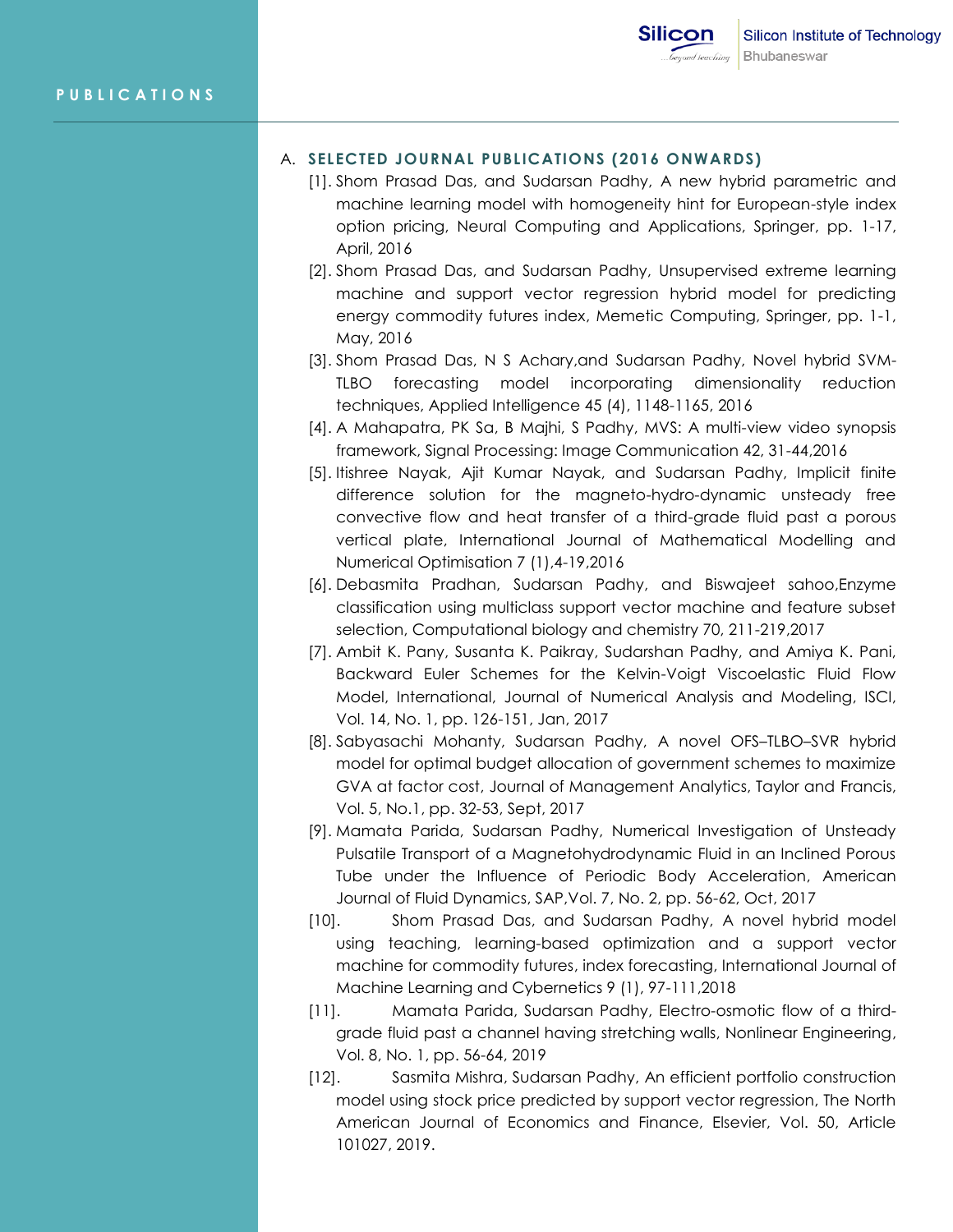- [13]. Debasmita Pradhan, Biswajit Sahoo, Bijan Bihari Misra, Sudarsan Padhy, A multiclass SVM classifier with teaching learning based feature subset selection for enzyme subclass classification, Applied Soft Computing, Elsevier, Vol. 96, 2020 (DOI: 10.1016/j.asoc.2020.106664)
- [14]. Sabyasachi Mohanty, Sudarsan Padhy, M. Vamsi Krishna, A novel EN-TLBO-SVR model for analysing achievements of government schemes, Electronic Government, Vol. 16, No. 3, pp. 281-303, 2020
- [15]. Sasmita Mishra, Sudarsan Padhy, Satya Narayan Mishra, Satya Narayan Misra, A novel LASSO–TLBO–SVR hybrid model for an efficient portfolio construction, The North American Journal of Economics and Finance, Elsevier, Vol. 55, Article No. 101350, 2021

#### **B. JOURNAL PUBLICATIONS PRIOR TO 2016**

– No. of reseach papers published : International Journals : 32, National Journals : 10

#### **C. PAPERS PUBLISHED IN CONFERENCE PROCEEDINGS**

– International : 12 , National : 8

#### **D. BOOKS:**

Coauthor of Books : 5

## **A N Y O T H E R**

## **Thesis Supervision :**

Ph. D. Theses Supervised:

Awarded: 15 (10 in Mathematics, 5 in Computer Science)

Submitted: 1

Currently Supervising: 8

No. of M. Phil ( Mathematics)/ M.Tech.(Computer Science)Dissertations Supervised : 40

## **Positions in Learned Society**

- 1. President of Orissa Mathematical Society
- 2. Former President of Orissa Information Technology Society
- 3. Former Regional co-ordinator INMO

#### **Academic Participation Overseas**

- 1. Germany during June, 1980 Sept. 1981 for Post Doctoral Research at University of Freiburg by availing DAAD fellowship.
- 2. Italy during 18-26, June 1981 for participating in International Symposium on Free Boundary Problems.